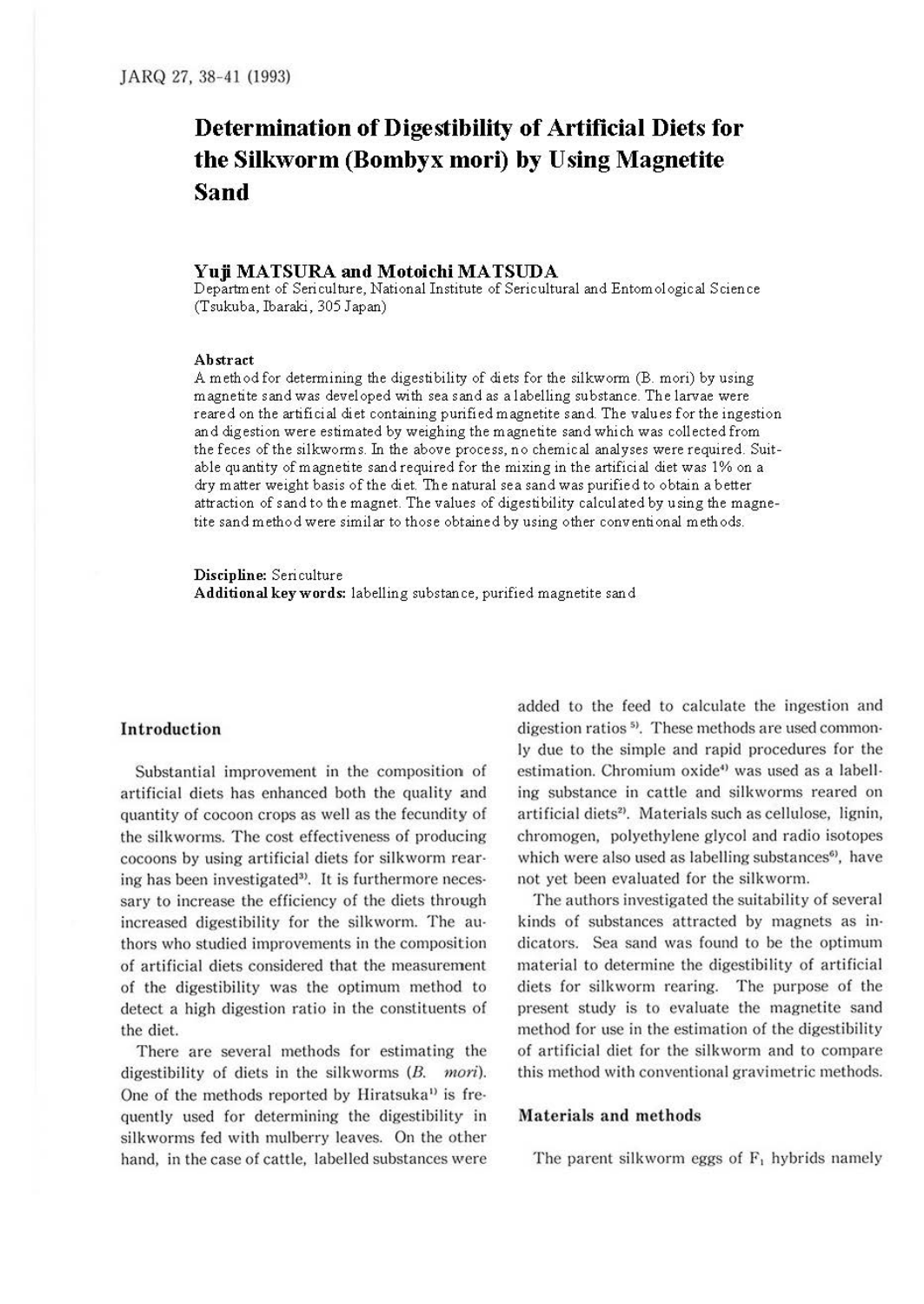Table 1. Composition of artificial diet

|                          | Larval stage         |                                  |                      |  |  |
|--------------------------|----------------------|----------------------------------|----------------------|--|--|
| Substances               | 1st and              | 3rd and<br>2nd stages 4th stages | Final<br>stage       |  |  |
| Mulberry leaf<br>powder  | 50.0 g               | 40.0 g                           | 30.0 g               |  |  |
| Agar powder              | 7.0                  | 6.0                              | 5.0                  |  |  |
| Potato starch            | $6.0^{\circ}$        | 6.5                              | 7.0                  |  |  |
| Sugar                    | 5.5                  | 6.0                              | 7.0                  |  |  |
| Safflower oil            | $1.0 \text{ m}$      | $1.0 \text{ m}$                  | $1.0 \text{ m}$      |  |  |
| $\beta$ -Sitosterol      | 0.3 g                | 0.3 g                            | 0.3 g                |  |  |
| Ascorbic acid            | 2.0                  | 2.0                              | 2.0                  |  |  |
| Salt mixture             | 3.0                  | 3.0                              | 3.0                  |  |  |
| Citric acid              | 3.0                  | 4.0                              | 4.0                  |  |  |
| Sorbic acid              | $0.2^{\circ}$        | 0.2                              | 0.2                  |  |  |
| Defatted<br>soybean meal | 22.0                 | 28.0                             | 34.0                 |  |  |
| Cellulose powder         |                      | 3.0                              | 6.5                  |  |  |
| Vitamin B<br>mixture     | $10.0 \; \mathrm{m}$ | $10.0 \; \mathrm{m}$             | $10.0 \; \mathrm{m}$ |  |  |
| Antiseptics              | 10.0                 | 10.0                             | 10.0                 |  |  |
| Water                    | 280.0                | 280.0                            | 250.0                |  |  |

Japanese race J 145  $\times$  J 01 (5 $\cdot$ 1) and Chinese race C  $146 \times C$  01 (6.1) were used for the study. The artificial diet (Table l) which was developed by the authors for rearing the parent silkworms was used. This artificial diet was fed from the period of brushing to 4th instar larvae and then newly exuviated 5th instar larvae were used for the treatment. The larvae tested were selected carefully to obtain scattered weights within differences of  $\pm 0.005$  g. The weight of the newly exuviated 5th instar larvae of Japanese females and males was  $1.08$  and  $1.00$  g and that of the Chinese females and males was  $1.11$  and  $1.00$  g, respectively. Fifty female and 50 male larvae from each parent were reared separately in each test batch.

The indicator substances were selected based on their attraction to the magnet. Hence, materials such as nickel, stainless steel, triiron tetroxide, ferrite and sea sand were considered. Each of these substances was examined for the effect on the growth of the silkworms and their recovery and then their suitability was estimated for determining the digestibility. These indicator substances were put into the artificial diet at a rate of 1% in each diet after steaming and the diet was stirred thor· oughly to disperse homogeneously the substances. The feces were collected at. 24 hr intervals from the first feeding in 5th instar larvae and the labelling substances were recovered from the feces as follows: a homogenizer was put into the beaker and the separated labelling substances were attracted together to the magnet which was set at the bottom of the beaker. Thus the recovered substances were dried and weighed. Digestibility was calculated by the following equation according to the quantity of the substances recovered.

| Quantity ingested = Quantity of labelling substan-<br>ces recovered from feces ×<br>100. |
|------------------------------------------------------------------------------------------|
| Quantity digested = Quantity ingested $-$ (Dry<br>matter content of feces -              |
| Quantity of labelling substan-<br>ces contained in feces),                               |
| Digestibility % = $\frac{$ Quantity digested × 100.                                      |

Conventional gravimetric method was also applied at the same time to calculate the approximate digestibility and the results were compared with those obtained by the new method.

### Results and discussion

Several substances were screened out of which fine materials were selected based on their attraction to the magnet and low magnetic susceptibility.

| Table 2. |               | Labelling substances and their effect on |  |  |
|----------|---------------|------------------------------------------|--|--|
|          | larval growth |                                          |  |  |

|                                     | Items                 |                |                                  |                                |  |
|-------------------------------------|-----------------------|----------------|----------------------------------|--------------------------------|--|
| Labelling<br>substances<br>(powder) | Doping<br>rate<br>(%) | Recov-<br>ery  | Effect<br>on<br>larval<br>growth | Remarks                        |  |
| Nickel                              | 1%                    | Imper-<br>fect | Distur-<br>bance                 |                                |  |
| <b>Stainless</b><br>steel           | $1\%$                 | Imper-<br>fect | Distur-<br>bance                 | Rusty                          |  |
| Triiron<br>tetroxide                | $1 - 3%$              | Perfect        | Slight<br>distur-<br>bance       |                                |  |
| Ferrite                             | $1 - 3%$              | Perfect        | Normal                           |                                |  |
| Sea sand<br>(untreated)             | $1 - 3%$              | Imper-<br>fect | Normal                           | Requires<br>purifica-<br>tion  |  |
| Sea sand<br>(treated)               | Perfect<br>$1 - 3%$   |                | Normal                           | $74 - 177\mu$<br>were<br>used. |  |

·Suitable size of granule could not be easily obtained.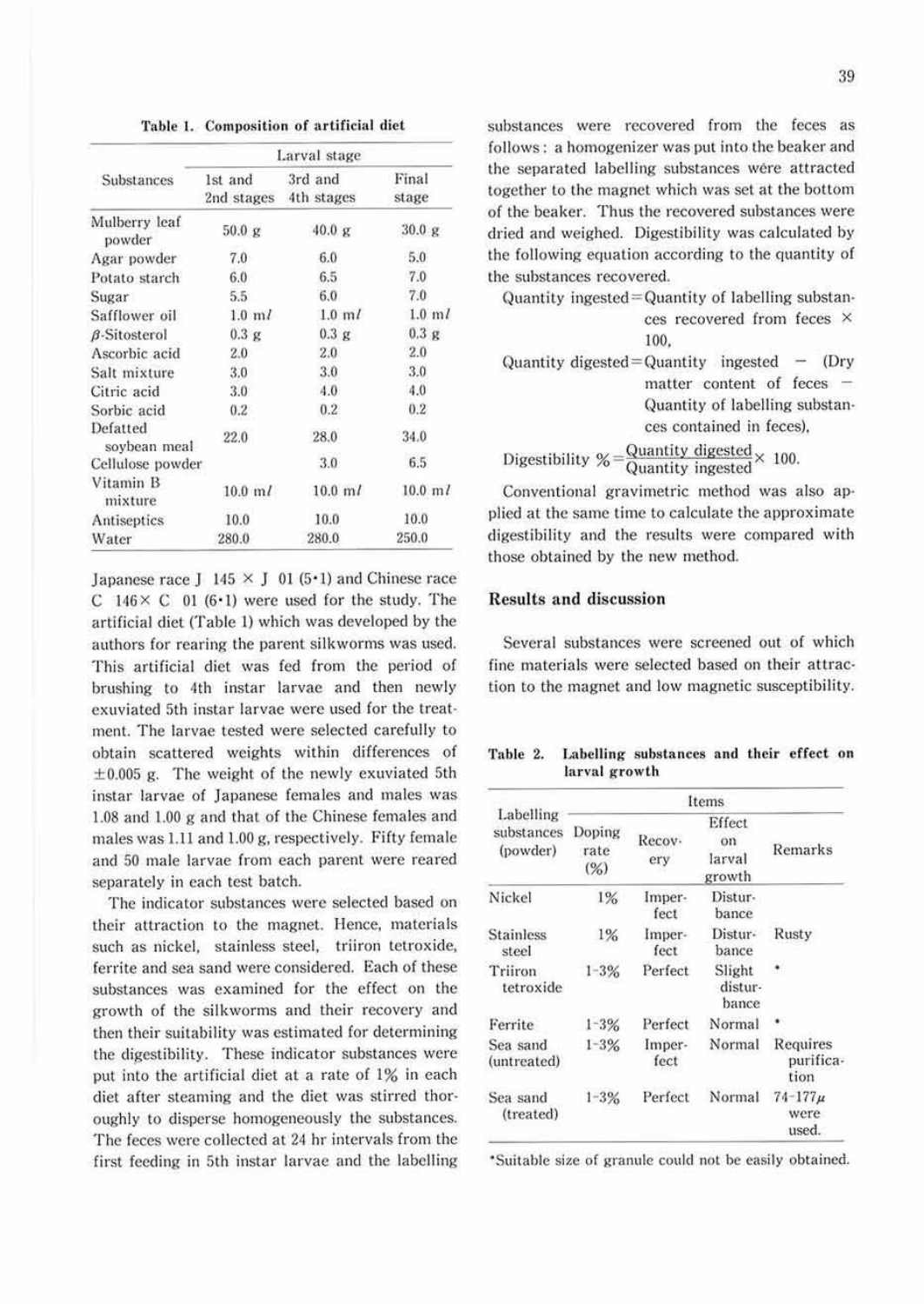Sea sand  $(300 g)$ -Wash with water (3 times) Boil 30 min I-Dry Eliminate granules more than  $177 \mu$  and less than  $74 \mu$  in size by using 80 and 200 mesh filter I Wash with ether ~ Ory (Approximately 100 &) After 10 min treatment by dispersion and mixing in water, floating granules are eliminated by decantation  $-$ Dry Add heavy solution (CH<sub>2</sub>1<sub>2</sub> d<sup>20</sup>= 3.3254) to eliminate the floating granules.<br>Heavy solution is filtered for recycling, - The same as above (3 times) Wash with ether ~Ory Eliminate granules less than  $74 \mu$  in size by using 200 mesh filter I Purified sea sand (Approximately 80 g)

Fig. 1. Flow chart of purification method of natural sea sand



Plate 1. Natural sea sand  $(\times 200)$ 

These substances were mixed into the artificial diel and their effect on the growth and development of the silkworms as well as their relative recovery from the feces was investigated. The results are shown in Table 2.

Nickel, stainless steel and triiron tetroxide used in the diets had an adverse effect on the development and the larval growth was retarded. Relative recovery of stainless steel from the feces was lower compared to the other materials. As a result, the above substances were eliminated due to their un· suitability as indicators. The recovery of ferrite was slightly better and it did not adversely affect the growth. However, suitable sizes of the granules



Plate 2. Purified sea sand  $(\times 200)$ 

could not be obtained and the granules were too fine. Natural sea sand was first used as an indicator. It did not adversely affect the larval development but the relative recovery was low and the rearing results were unstable. Examination of the sea sand by an X-ray micro,analyzer, revealed the presence of crystals of silicic anhydride on the surface of the sand granules (Plate I).

The author considered that these crystals may have disturbed the attractivity to the magnet, thereby reducing the recovery of the sand. Therefore, natural sea sand was purified as indicated in Fig. 1.

The crystals of silicic anhydride were removed from the surface of the granules by using a dispers-